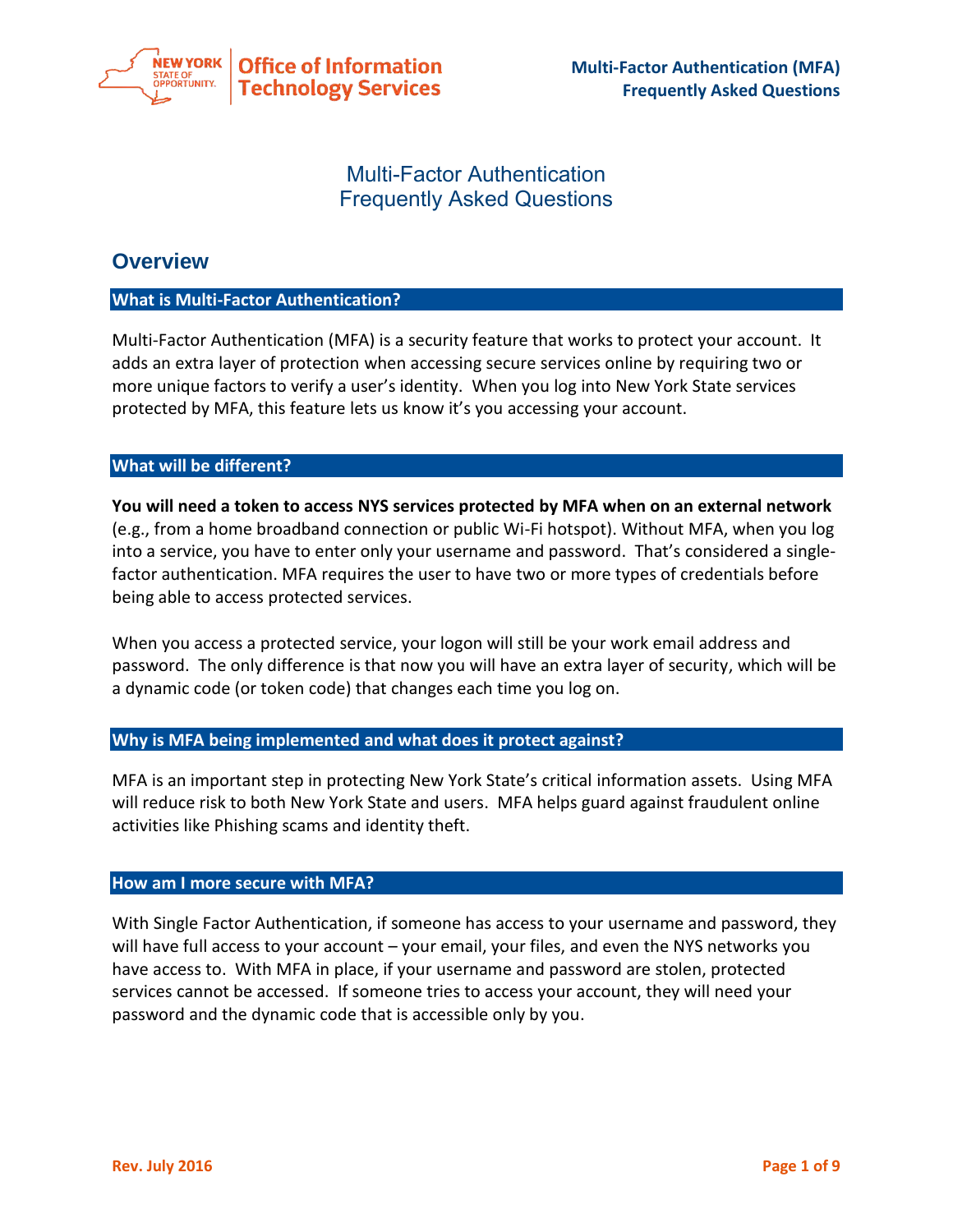

# **Requesting My Token**

## **What is a Token?**

A token, either hardware or software, is assigned to a user and generates a dynamic authentication code at fixed intervals. That code is used when logging into protected services from outside of the state network (e.g. working remotely from a home Internet connection).

## **How do I register for my token and how long will it take?**

The first step toward implementation is ensuring users register for a token – *a hardware or software token*. Registration takes approximately 10 minutes. You can register for your token at the My Token Self-Service Console [https://mytoken.ny.gov.](https://mytoken.ny.gov/) Your work email address and password serve as your user ID and passcode to access the portal.

Refer to the **RSA SecurID Token Requests User-Guide with step-by-step instructions on "How to Request a Token"**.

## **What type of token is right for me?**

A software token is deployed to your mobile device (e.g., smartphone or tablet). To use your software token you will need to install the RSA software on a mobile device. The RSA software can be downloaded to either a state-issued device, or any personal device you use. However, **if you have a state-issued device, such as a smart phone or tablet, you are required to obtain a software token**.

A hardware token is a small physical device (often referred to as a fob) that produces a secure and dynamic code for each use and displays it on a built-in LCD display.

Both types of tokens perform the same tasks, however, software tokens are super convenient. They can be used on the device you already have, and do not require you to carry anything extra with you.

### **When will I receive my token?**

Software token requests require administrative approval, which typically is done the same day the request is made. Once approved, your administrator will send you an email that contains your software token file and instructions on how to install, and activate, your new software token.

Hardware tokens take slightly longer to receive, as they need to be mailed or picked up. Once approved, you will receive an email asking if you prefer to pick up your token or have it shipped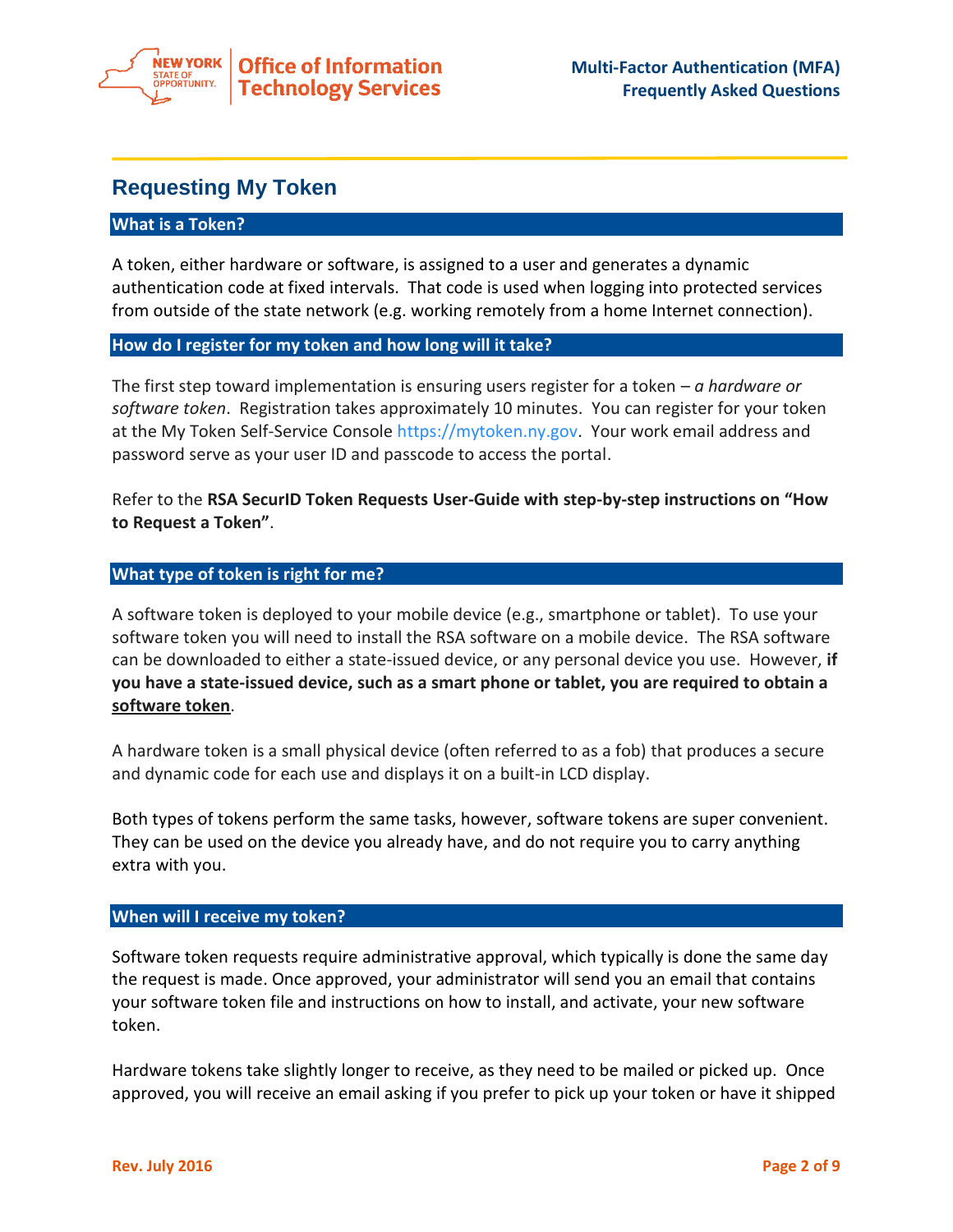

to you. If you prefer to have your token mailed, you need to confirm your work mailing address. If pick-up is preferred, tokens will need to be picked up at the Swan Street Building, Core 4.

### **I requested a hardware token, where should I keep it?**

Your hardware token should be kept in a secure place. You should never leave your token in your laptop bag. This is very much like leaving your car keys in the ignition or leaving your house key in your house door.

# **I requested a hardware token but would like to change the request to a software token?**

To change your token type, contact your Service Desk, and request the hardware token be cancelled. It will be necessary for you to re-register for your software token at [https://mytoken.ny.gov.](https://mytoken.ny.gov/) Refer to the **RSA SecurID Token Requests User-Guide with step-bystep instructions on "How to Request a Token"**.

## **I don't have a smartphone or tablet. How do I get a software token?**

To use your software token you will need to install the RSA software on a mobile device. **If you do not have a smart, mobile device (state-issued or personal) you will need to request a hardware token.**

# **To request a software token, I need to create a PIN. What characters should I use?**

The personal identification number (PIN) is assigned to each software token. Your PIN should only be known by you, just like the PIN of your ATM card. Software PINs must be numbers only and must be between four (4) and eight (8) characters long.

### **I requested a hardware token, but was never asked to enter a PIN?**

Once your hardware token request is processed, you will receive a notification from an ITS token administrator. A code to enable a PIN is also included in the email. This code is used on the self-service consol[e https://mytoken.ny.gov](https://mytoken.ny.gov/) to set up your PIN, after receiving your hardware token.

### **What do I need to do to install a software token on my smartphone or tablet?**

If you prefer to use a software token, you will need to install the RSA software on your mobile device (e.g., smartphone or tablet).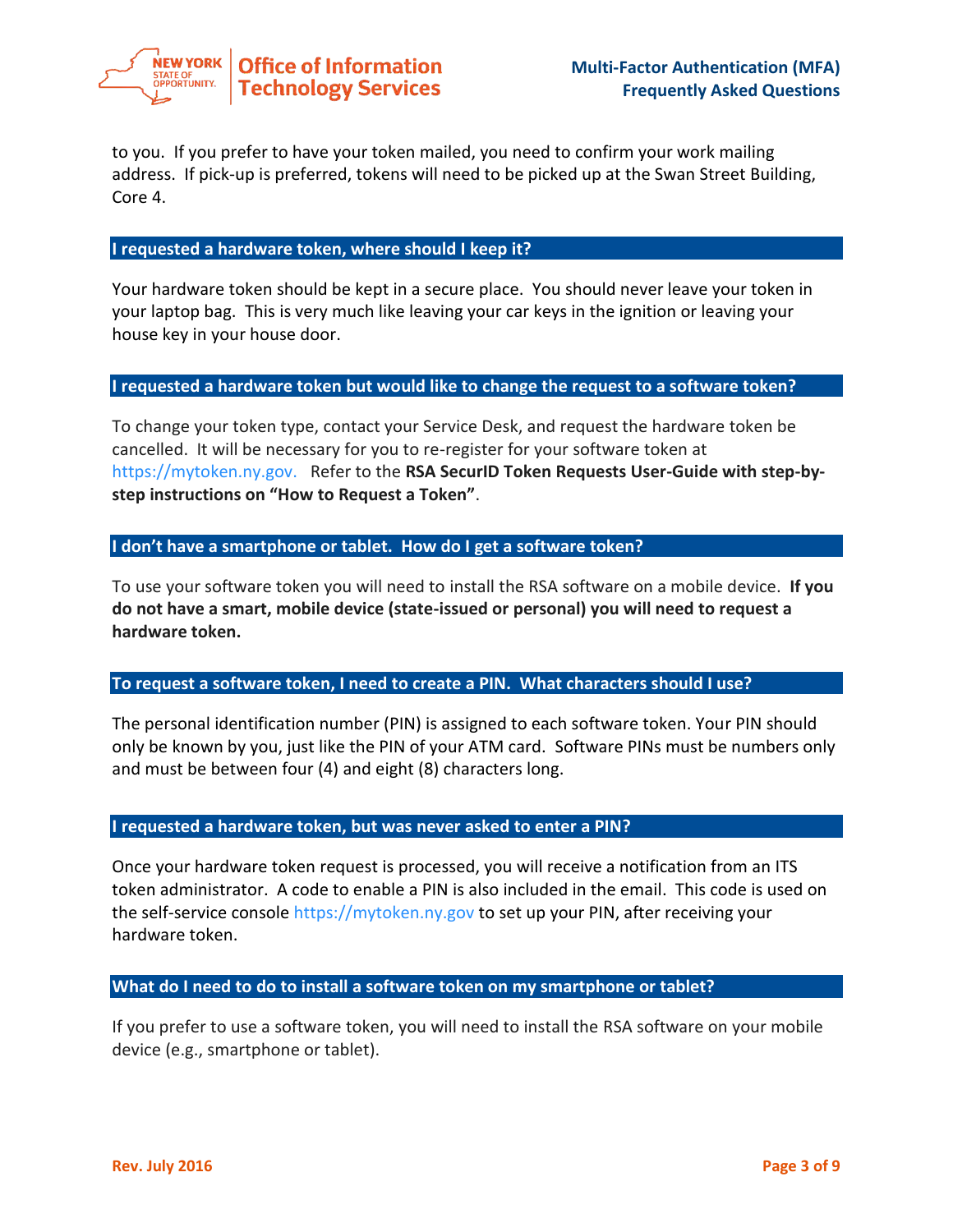

The RSA SecurID Software Token application for iPhone can be found here

 <https://itunes.apple.com/us/app/rsa-securid-software-oken/id318038618?mt=8> The RSA SecurID Software Token application for Android can be found here

- <https://play.google.com/store/apps/details?id=com.rsa.securidapp>
- The RSA SecurID Software Token application for Windows can be found here
	- <https://www.microsoft.com/en-us/store/apps/rsa-securid/9nblggh0ccn2>

The RSA SecurID Software Token application for Blackberry world can be found here

 [https://appworld.blackberry.com/webstore/content/33979888/?lang=en&count](https://appworld.blackberry.com/webstore/content/33979888/?lang=en&countrycode=US) [rycode=US.](https://appworld.blackberry.com/webstore/content/33979888/?lang=en&countrycode=US)

Once you have downloaded the app, you will need to import your token. Refer to the **RSA SecurID Token Requests User-Guide for step-by-step instructions.** 

# **I'm already using MFA and have installed the software. Do I need to re-register for a new token?**

The token must be an ITS-issued token. If you are not currently using an ITS-issued token, you will need request a new token in the My Token Self Service Portal [https://mytoken.ny.gov.](https://mytoken.ny.gov/) Refer to the **RSA SecurID Token Requests User-Guide with step-by-step instructions on "How to Request a Token"**.

# **I use my NY state-issued laptop to access MFA protected services. Do I need to install a token on this machine?**

**No**. Tokens can only be installed on smart devices, and cannot be downloaded to a laptop. However, if you use your laptop to access MFA protected services while off the state network, you will need to use a token code in order to gain access to the secure service.

# **I have multiple devices. Do I need to request a token for each device?**

**No, ITS policy states a user is allowed only one token per user**. However, in some cases, admin account owners (those users with rights to modify other accounts) may also have a service (SVC) domain account. If you have a SVC account, in addition to your regular work email (e.g. [mary.smith@its.ny.gov](mailto:mary.smith@its.ny.gov) and [msmith@svc.ny.gov](mailto:msmith@svc.ny.gov)) a token for each is required.

# **I received a new mobile device. My old device was linked to my account. Do I need to request a new software token?**

Each token has a unique serial number that is associated with the RSA app on the device that you imported your token into. Therefore, you must contact your Service Desk to inform them of the change. The Service Desk will advise if they can redistribute your token to the new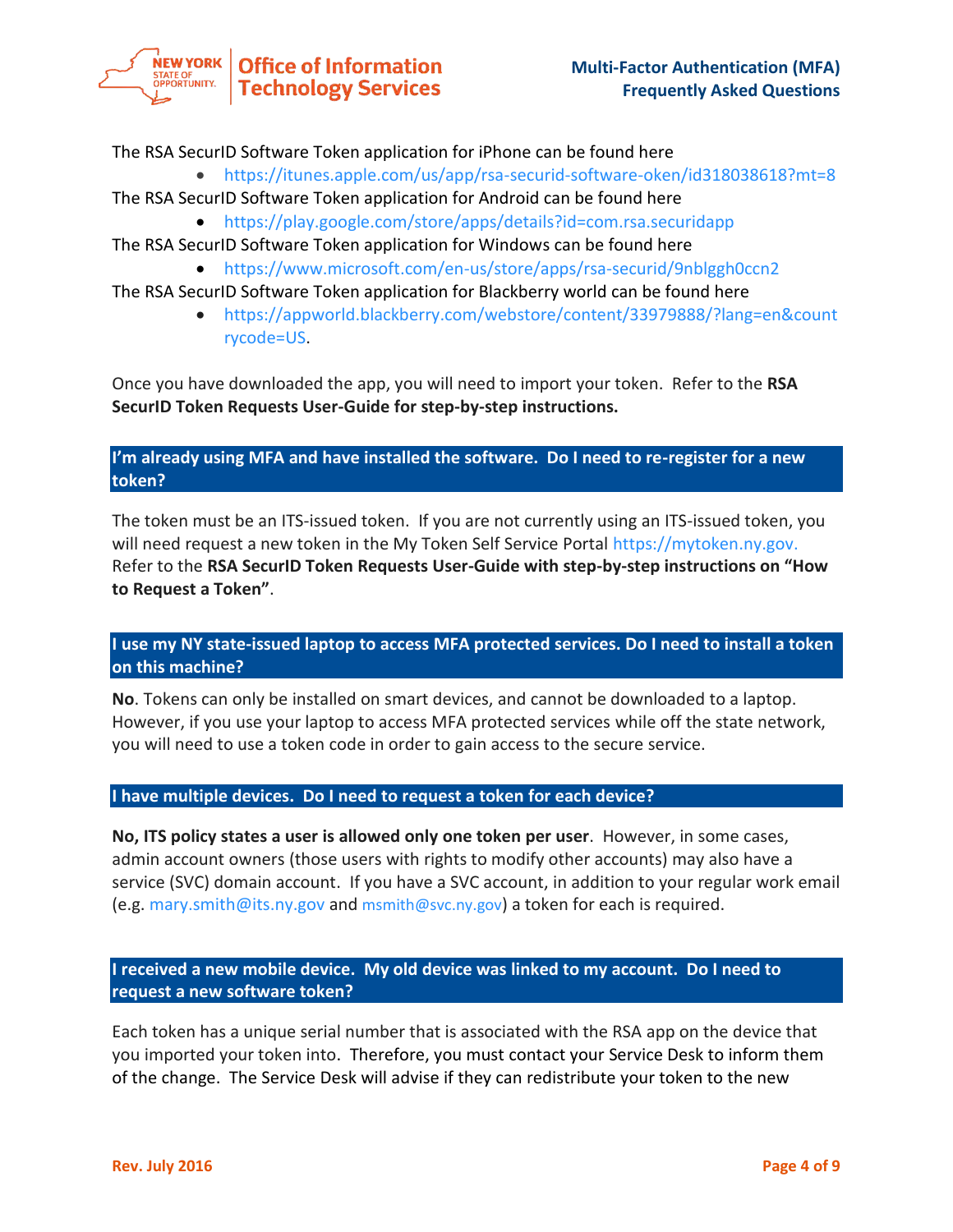

phone, or if it is necessary for you to re-register for a new token and have your old token deactivated.

### **What if my hardware token is lost, stolen, or damaged?**

If your token is lost, stolen, or damaged, notify your Service Desk immediately. The Service Desk will open a ticket with the appropriate team. You may be asked to fill out additional forms to report lost/stolen/damaged equipment, based on your agency requirements.

# **Using My Token**

## **How do I use my token?**

Using a token is easy! When using a protected service, you will be prompted to enter your RSA SecurID token code.

If you use a hardware token, a new code is displayed on the screen every 60 seconds (see image on right). When you log into a MFA protected service.



### **Is it difficult to use a token?**

Using your token is easy! It only adds one simple, extra step to your log on process. Logging in with your token should only take a few seconds more!

### **I have multiple devices. Can I use my token with all my devices?**

Software tokens apps can be downloaded to either a state-issued device, or any personal device you use. Since each token has a unique serial number, you can only import your token into the RSA app on one device, therefore you must choose which device to use.

Token codes can, however, be used on all devices (laptop, phone, desktop) that you use to log into a MFA protected services from outside of the state network.

### **Where can I find more information on tokens?**

The links below are just a few of the many RSA YouTube videos available to help users learn more about RSA SecurID tokens.

1 /59 759.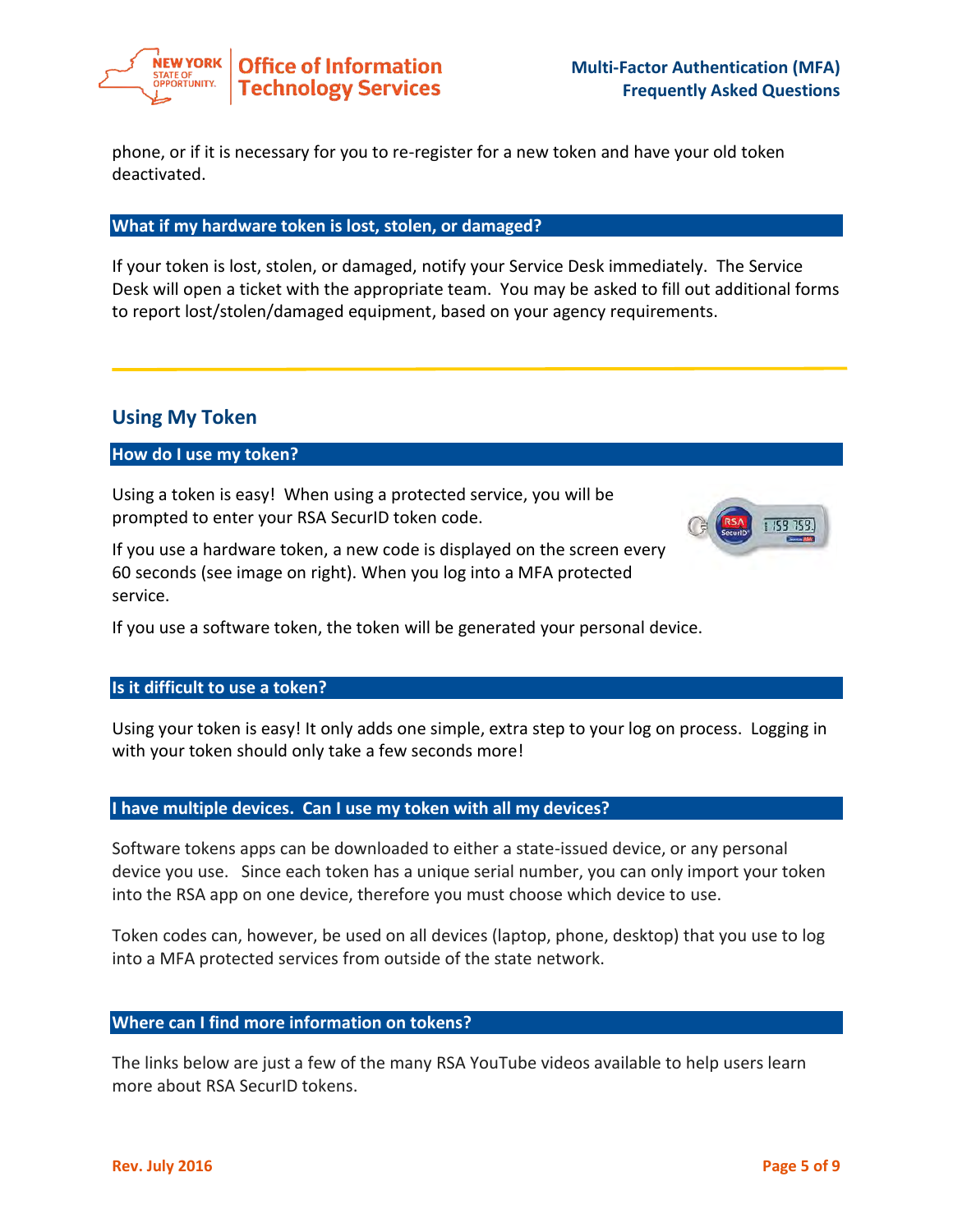

- [https://www.youtube.com/watch?v=BRCeHdhfWm0&index=25&list=PL69kuTXA](https://www.youtube.com/watch?v=BRCeHdhfWm0&index=25&list=PL69kuTXA1IavzxE6Q6jM_D1ctlsk-s6o6) [1IavzxE6Q6jM\\_D1ctlsk-s6o6](https://www.youtube.com/watch?v=BRCeHdhfWm0&index=25&list=PL69kuTXA1IavzxE6Q6jM_D1ctlsk-s6o6)
- <https://www.youtube.com/watch?v=L2FUw8a4Szg>
- [https://www.youtube.com/channel/UCWAJOJJM6yeRNWyyV5\\_swVw](https://www.youtube.com/channel/UCWAJOJJM6yeRNWyyV5_swVw)

# **Need Help?**

# **I am trying to create my PIN for my software token, but it won't accept what I entered?**

Software PINs must be numbers only and must be between four (4) and eight (8) characters long. You cannot re-use any of your last three (3) PINs.

# **I have had my PIN for almost a year. Does my PIN have an expiration?**

Token users are required to change token PINs on a yearly basis. Token PINs will expire one year (365 days) from the date in which your last PIN update was made. For example, if you updated your PIN on January 1, the expiration date would be December 31 of the same year. Expired token PINs must be changed. Users will be unable to access MFA protected services off the state network until the update is made.

# **How do I update my SecurID Token PIN?**

Token PINs may be changed every 14 days, as needed, and will expire after one year. You may use the My Token Self Service Console at [https://mytoken.ny.gov](https://mytoken.ny.gov/) to reset your PIN. Upon expiration, software and hardware token users will be prompted to create a new PIN when either logging into a MFA protected service, or when accessing user accounts on the Self-Service Console. After successfully updating your PIN, the newly created code will be associated with your token.

If you have difficulty updating your expired PIN, please contact your Service Desk.

### **I'm trying to scan the QR code to activate my account, but it won't scan?**

When you download the RSA app onto your mobile device, you must allow the camera to access the app. To fix this, go into your phone settings, find the RSA app settings, and turn the camera option on. If you still can't scan the QR code, contact your Service Desk.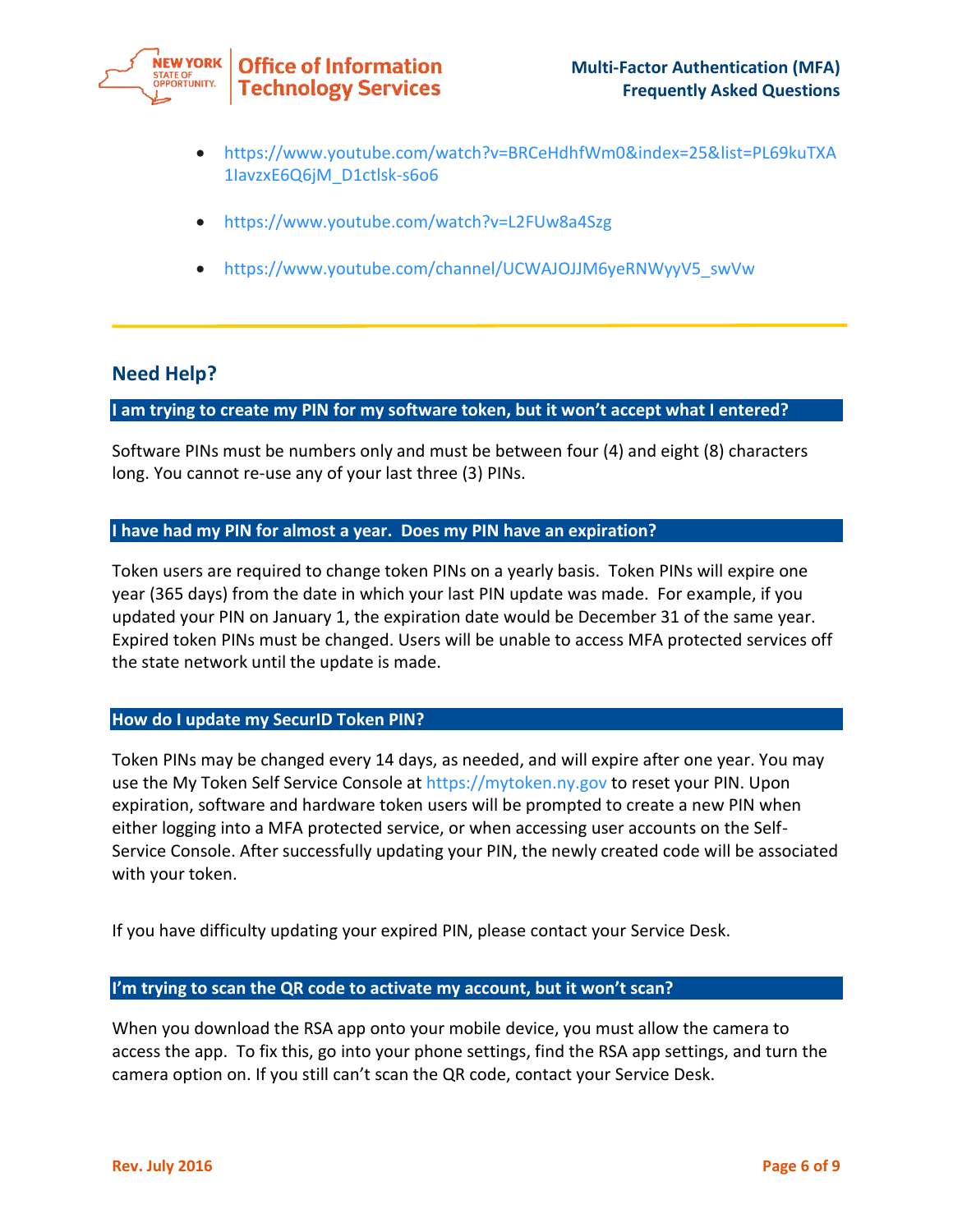

**I'm trying to scan the QR code to activate my account, I keep getting an error message stating the "token import failed"?**

If you receive an error message that your "token import failed" contact your Service Desk.

#### **I entered my token code, but I still can't login to the secure app?**

If your token code is not working, first verify you entered the correct code. You may have entered the incorrect code. Also check for extra spaces or characters that might have been inadvertently added. If you still have difficulty, contact your Service Desk.

#### **Is there a Self-Service Portal?**

Yes! You may use the RSA Self Service Console [https://mytoken.ny.gov](https://mytoken.ny.gov/) to update personal information, reset PINs, and change your security questions.

## **What do I do if I am locked out of my account?**

For security reasons, your SecurID token becomes disabled after you enter your SecurID PIN incorrectly five consecutive times in one day. If your SecurID token becomes disabled, contact your Service Desk. You will be contacted by an Account Administrator who will verify your identity and reset your account.

| <b>Situation</b>                        | <b>Process</b>                                                                                                                                                                                                                                                                                                                                                                                     |
|-----------------------------------------|----------------------------------------------------------------------------------------------------------------------------------------------------------------------------------------------------------------------------------------------------------------------------------------------------------------------------------------------------------------------------------------------------|
| I need a token                          | If you have not yet received a token, you can request one by logging into<br>the RSA Self Service Console https://mytoken.ny.gov. Refer to RSA SecurID<br>Token Requests User-Guide with step-by-step instructions on "How to<br>Request a Token". ONLY one token per account will be authorized.                                                                                                  |
| I received a new mobile<br>device       | Each token has a unique serial number that is associated with the RSA app<br>on the device you imported your token into. Therefore, you must contact<br>your Service Desk to inform them of the change. The Service Desk will<br>advise if they can redistribute your token to the new phone, or if it is<br>necessary for you to register for a new token and have your old token<br>deactivated. |
| My token is lost, stolen,<br>or damaged | If your token is lost, stolen, or damaged refer back to section 5 of the RSA<br>SecurID Token Request User Guide for instructions on acquiring a new<br>token.                                                                                                                                                                                                                                     |

## **How do I get a replacement Token or reset my PIN?**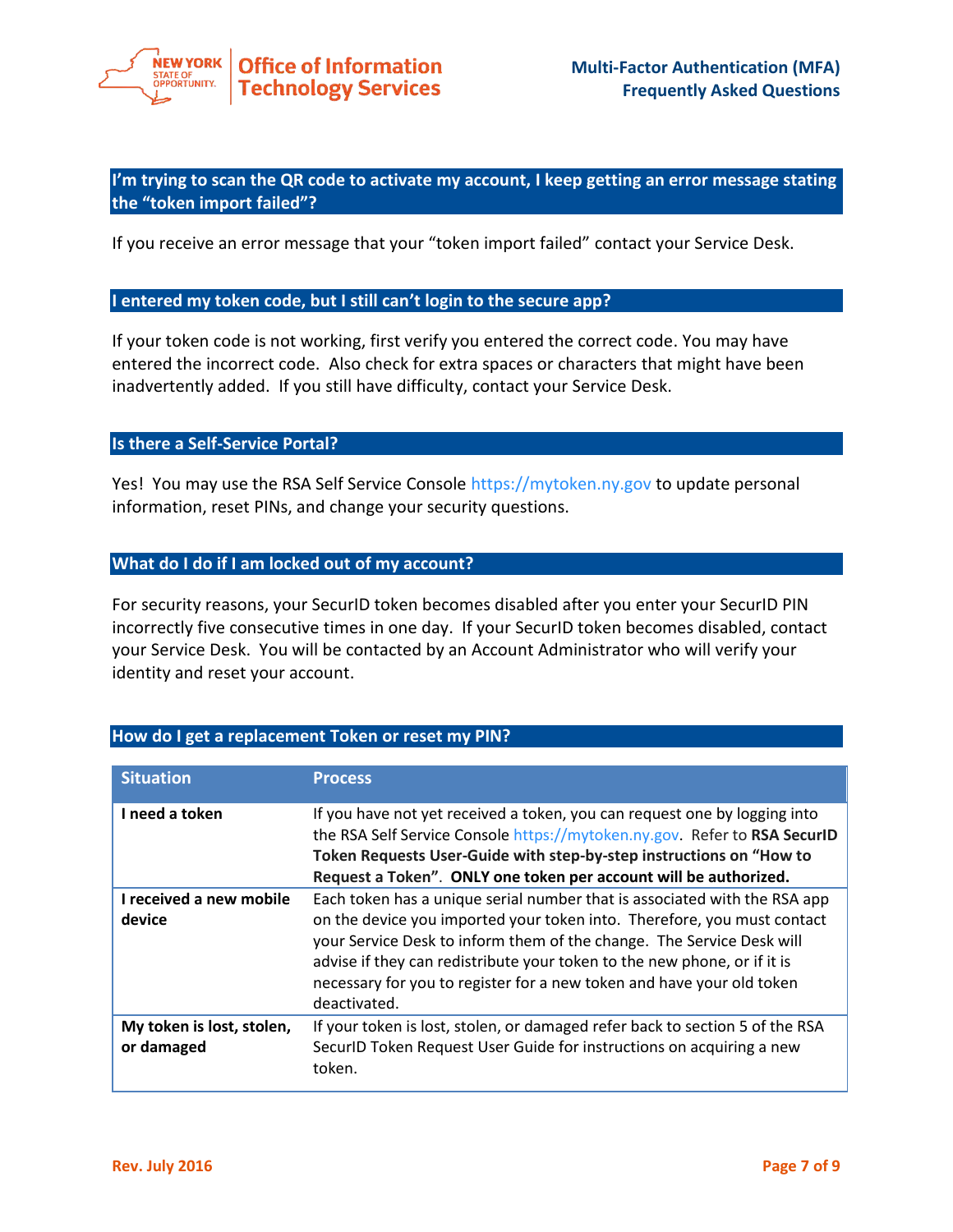

| My token is about to<br>expire     | Prior to the expiration date, you will be contacted by your token<br>administrator to arrange a token exchange. Token expiration dates may be<br>viewed on the back of the hardware device, or in the self-service Console.                    |
|------------------------------------|------------------------------------------------------------------------------------------------------------------------------------------------------------------------------------------------------------------------------------------------|
| My token already<br>expired        | If your token has expired, contact your Service Desk to request a new<br>token. You may be required to fill out additional forms based on the<br>policies of your agency. Expired tokens must be returned prior to picking<br>up your new one. |
| My token PIN is about<br>to expire | Upon expiration, software and hardware token users will be prompted to<br>create a new PIN when either logging into a MFA protected service, or<br>when accessing user accounts in the Self-Service Console.                                   |
| I forgot my PIN                    | If you have forgotten your token PIN refer back to section 5 of the RSA<br>SecurlD Token Request User Guide for instructions on creating a new token<br>PIN.                                                                                   |

# **I no longer need my token. How do I turn it in?**

There may be certain situations where a token is no longer needed and a user must turn it in. For example, a user may retire, resign, or have new job responsibilities that no longer require the use of a token. You may turn in your token to your Service Desk.

## **Still Need Help?**

If you need additional help, please contact the **Enterprise Services Desk at 1-800-697-1323** or by email a[t fixit@its.ny.gov,](mailto:fixit@its.ny.gov) or contact your agency's Service Desk as identified below:

| <b>Service Desk Support</b>                                                                                                                                                                                 |                                        |
|-------------------------------------------------------------------------------------------------------------------------------------------------------------------------------------------------------------|----------------------------------------|
| <b>By Cluster and Agency</b>                                                                                                                                                                                |                                        |
| <b>Administrative and General Services</b><br>Department of Civil Service<br>Deferred Compensation Plan<br>٠<br>Division of Veterans Affairs<br>Office of General Services                                  | (800) 697-1323<br>or<br>(518) 408-6487 |
| Governor's Office of Employee Relations<br>Labor Management Committees<br>Division of the Budget<br>٠                                                                                                       | (518) 486-4357                         |
| <b>Citizens Services</b><br>Alcohol Beverage Control (State Liquor Authority)<br><b>Authority Budget Office</b><br>Department of Motor Vehicles<br>Department of State<br>Joint Commission on Public Ethics | (800) 697-1323<br>Or<br>(518) 408-6487 |
| <b>Workers Compensation Board</b><br>State Board of Elections<br>State Inspector General                                                                                                                    | (518) 473-4803<br>(518) 474-1010       |